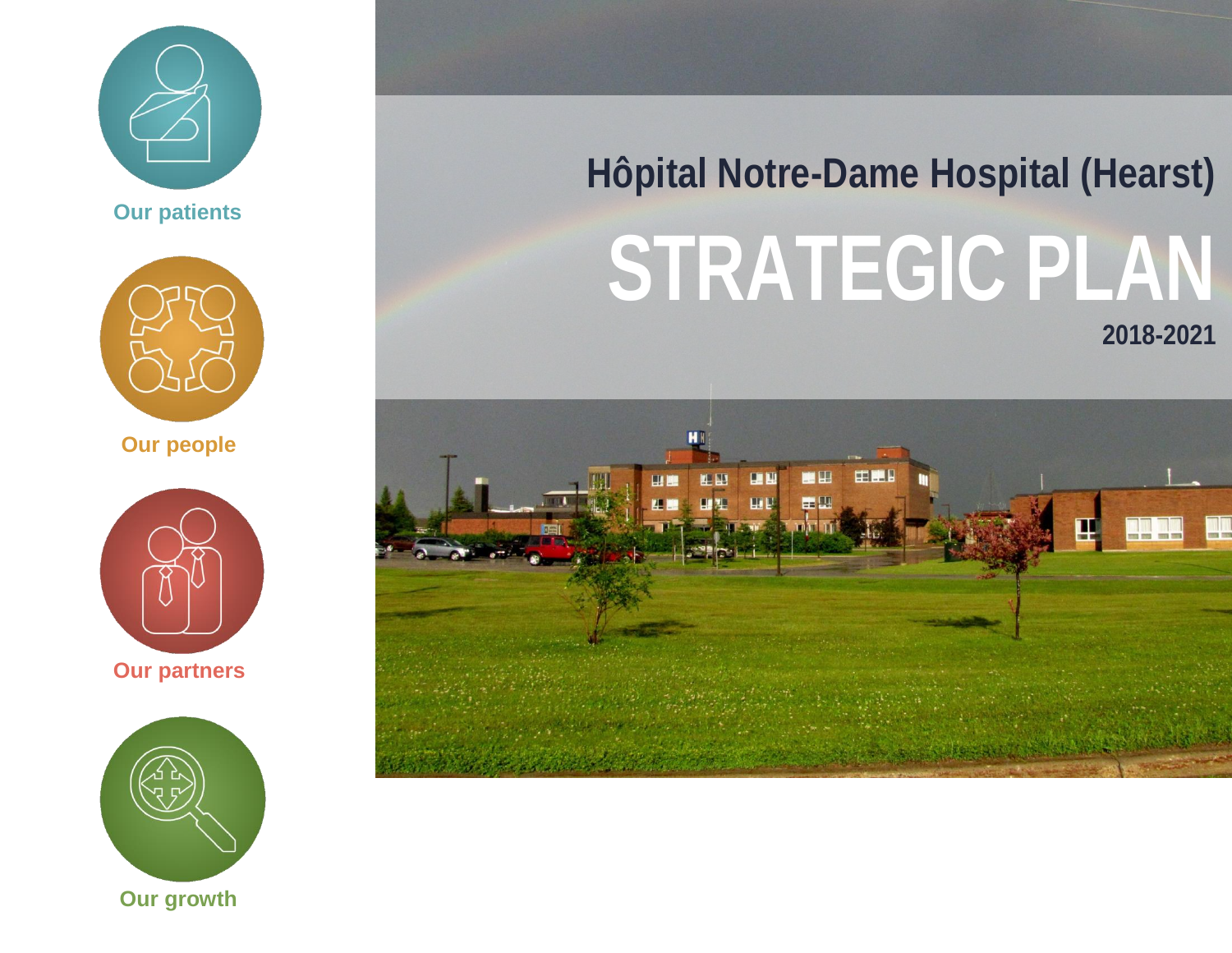### **Hôpital Notre-Dame Hospital (Hearst)** STRATEGIC PLAN

#### **Mission**

*Working together to continuously evolve the quality of patient services.*

### **Vision**

*Exceptional health services at your doorstep* Our strategic plan will help us determine the best opportunities to pursue and to achieve our goals and to be one of the Northern Ontario's leading community hospital in quality patient satisfaction and innovation.

Our strategic plan focuses on:

- Our patients;
- Our people;
- Our partners;
- Our growth.

Our four goals set the path that we will navigate and each one will help quide our success based on input from our staff, physicians, community partners and our patients.